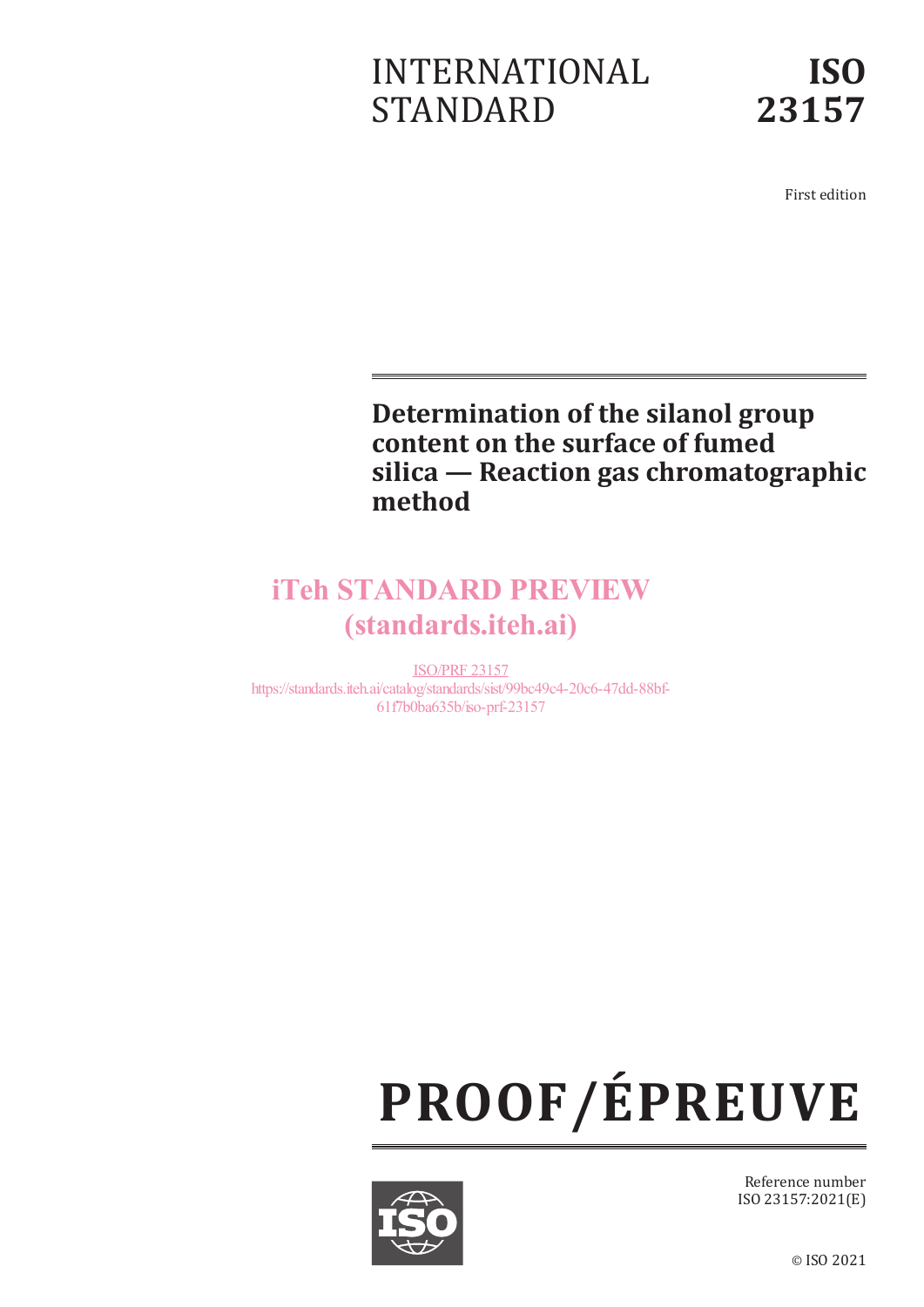# iTeh STANDARD PREVIEW (standards.iteh.ai)

ISO/PRF 23157 https://standards.iteh.ai/catalog/standards/sist/99bc49c4-20c6-47dd-88bf-61f7b0ba635b/iso-prf-23157



#### **COPYRIGHT PROTECTED DOCUMENT**

#### © ISO 2021

All rights reserved. Unless otherwise specified, or required in the context of its implementation, no part of this publication may be reproduced or utilized otherwise in any form or by any means, electronic or mechanical, including photocopying, or posting on the internet or an intranet, without prior written permission. Permission can be requested from either ISO at the address below or ISO's member body in the country of the requester.

ISO copyright office CP 401 • Ch. de Blandonnet 8 CH-1214 Vernier, Geneva Phone: +41 22 749 01 11 Email: copyright@iso.org Website: www.iso.org

Published in Switzerland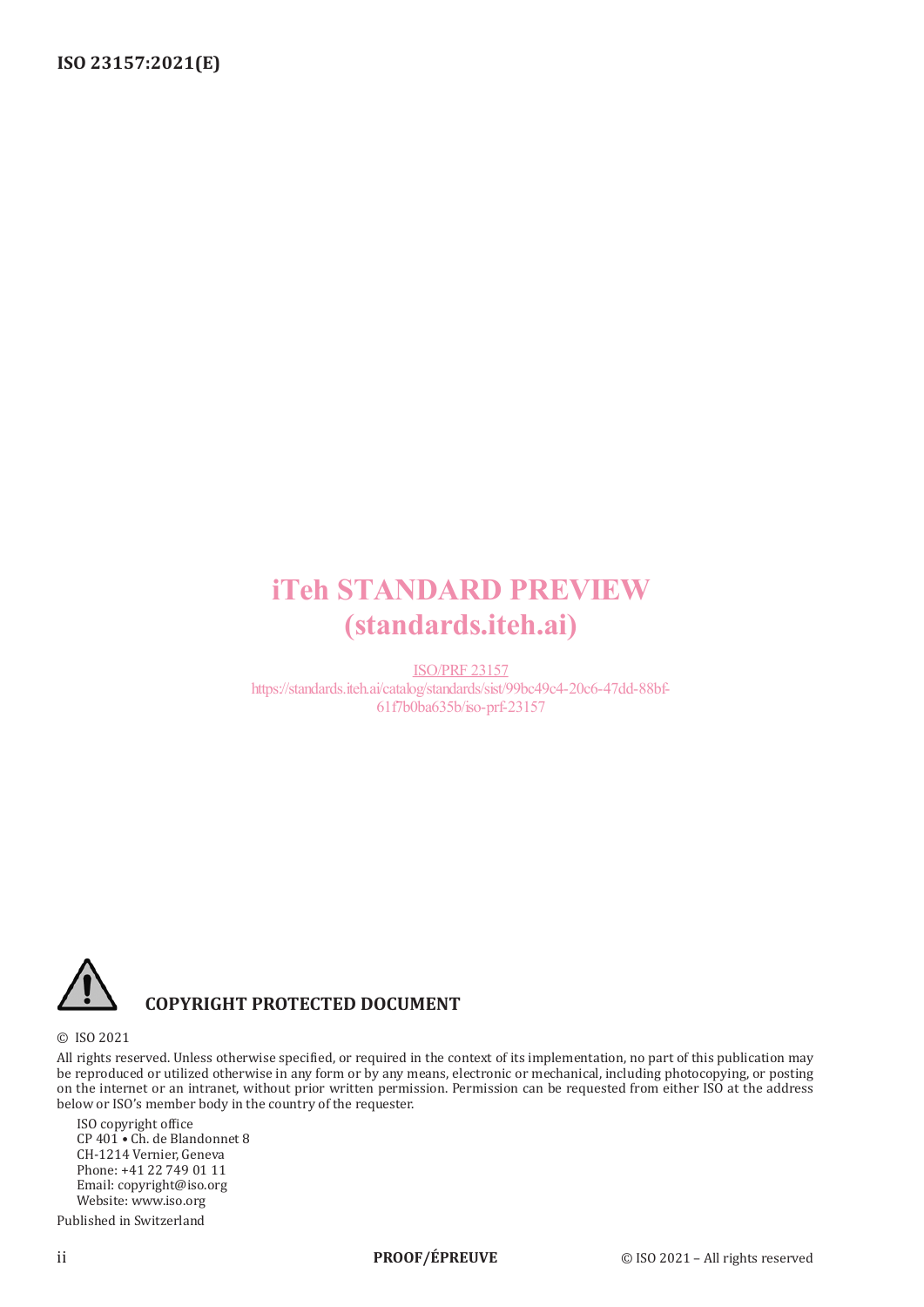| . .<br>×<br>×<br>۹<br>×<br>۰, |
|-------------------------------|
|-------------------------------|

| 1                                                    |                                                                                                                                                                                                                                                                   |                                                                        |  |  |  |  |   |             |  |  |  |
|------------------------------------------------------|-------------------------------------------------------------------------------------------------------------------------------------------------------------------------------------------------------------------------------------------------------------------|------------------------------------------------------------------------|--|--|--|--|---|-------------|--|--|--|
| 2                                                    |                                                                                                                                                                                                                                                                   |                                                                        |  |  |  |  |   |             |  |  |  |
| 3                                                    |                                                                                                                                                                                                                                                                   |                                                                        |  |  |  |  |   |             |  |  |  |
| 4                                                    |                                                                                                                                                                                                                                                                   |                                                                        |  |  |  |  |   |             |  |  |  |
| 5                                                    | Reagents <b>Example 2</b>                                                                                                                                                                                                                                         |                                                                        |  |  |  |  |   |             |  |  |  |
|                                                      | 5.1                                                                                                                                                                                                                                                               |                                                                        |  |  |  |  |   |             |  |  |  |
|                                                      | 5.2                                                                                                                                                                                                                                                               |                                                                        |  |  |  |  |   |             |  |  |  |
|                                                      | 5.3<br>5.4<br>5.5<br>5.6<br>5.7<br>Calibration substance 2000 and 2000 and 2000 and 2000 and 2000 and 2000 and 2000 and 2000 and 2000 and 2000 and 2000 and 2000 and 2000 and 2000 and 2000 and 2000 and 2000 and 2000 and 2000 and 2000 and 2000 and 2000 and 20 |                                                                        |  |  |  |  |   |             |  |  |  |
|                                                      |                                                                                                                                                                                                                                                                   |                                                                        |  |  |  |  |   |             |  |  |  |
|                                                      |                                                                                                                                                                                                                                                                   |                                                                        |  |  |  |  | 6 | Apparatus 3 |  |  |  |
| 6.1                                                  |                                                                                                                                                                                                                                                                   |                                                                        |  |  |  |  |   |             |  |  |  |
| 6.2                                                  |                                                                                                                                                                                                                                                                   |                                                                        |  |  |  |  |   |             |  |  |  |
| 6.3                                                  |                                                                                                                                                                                                                                                                   |                                                                        |  |  |  |  |   |             |  |  |  |
| 0ven 3<br>Capillary column STANDARD PREVIEW 3<br>6.4 |                                                                                                                                                                                                                                                                   |                                                                        |  |  |  |  |   |             |  |  |  |
| 6.5                                                  | Sample vials 44                                                                                                                                                                                                                                                   |                                                                        |  |  |  |  |   |             |  |  |  |
|                                                      | 6.6                                                                                                                                                                                                                                                               |                                                                        |  |  |  |  |   |             |  |  |  |
|                                                      | 6.7                                                                                                                                                                                                                                                               |                                                                        |  |  |  |  |   |             |  |  |  |
|                                                      | 6.8                                                                                                                                                                                                                                                               |                                                                        |  |  |  |  |   |             |  |  |  |
| 7                                                    | Sample pre <sup>1</sup> treatment and a each of mdards/sist/99bc49c4-20c6-47dd-88bf-<br>7.1 Sample pre-treatment 61f7b0ba635b/iso-prf-23157                                                                                                                       |                                                                        |  |  |  |  |   |             |  |  |  |
|                                                      |                                                                                                                                                                                                                                                                   |                                                                        |  |  |  |  |   |             |  |  |  |
|                                                      |                                                                                                                                                                                                                                                                   | 7.1.1                                                                  |  |  |  |  |   |             |  |  |  |
|                                                      | 7.2                                                                                                                                                                                                                                                               | 7.1.2                                                                  |  |  |  |  |   |             |  |  |  |
|                                                      | 7.3                                                                                                                                                                                                                                                               |                                                                        |  |  |  |  |   |             |  |  |  |
|                                                      | 7.4                                                                                                                                                                                                                                                               |                                                                        |  |  |  |  |   |             |  |  |  |
|                                                      |                                                                                                                                                                                                                                                                   | Headspace system conditions <b>CONSCRUTE AND TELECTION</b> 5<br>7.4.1  |  |  |  |  |   |             |  |  |  |
|                                                      |                                                                                                                                                                                                                                                                   | 7.4.2                                                                  |  |  |  |  |   |             |  |  |  |
|                                                      |                                                                                                                                                                                                                                                                   | 7.4.3                                                                  |  |  |  |  |   |             |  |  |  |
|                                                      |                                                                                                                                                                                                                                                                   |                                                                        |  |  |  |  |   |             |  |  |  |
|                                                      |                                                                                                                                                                                                                                                                   | 7.4.5                                                                  |  |  |  |  |   |             |  |  |  |
| 8                                                    |                                                                                                                                                                                                                                                                   |                                                                        |  |  |  |  |   |             |  |  |  |
|                                                      | 8.1                                                                                                                                                                                                                                                               |                                                                        |  |  |  |  |   |             |  |  |  |
|                                                      | 8.2                                                                                                                                                                                                                                                               |                                                                        |  |  |  |  |   |             |  |  |  |
|                                                      |                                                                                                                                                                                                                                                                   | 8.2.1                                                                  |  |  |  |  |   |             |  |  |  |
|                                                      |                                                                                                                                                                                                                                                                   | 8.2.2                                                                  |  |  |  |  |   |             |  |  |  |
| 9                                                    |                                                                                                                                                                                                                                                                   |                                                                        |  |  |  |  |   |             |  |  |  |
| 10                                                   | 10.1                                                                                                                                                                                                                                                              |                                                                        |  |  |  |  |   |             |  |  |  |
|                                                      |                                                                                                                                                                                                                                                                   |                                                                        |  |  |  |  |   |             |  |  |  |
|                                                      | 10.2                                                                                                                                                                                                                                                              |                                                                        |  |  |  |  |   |             |  |  |  |
|                                                      | 10.3                                                                                                                                                                                                                                                              |                                                                        |  |  |  |  |   |             |  |  |  |
| 11                                                   |                                                                                                                                                                                                                                                                   |                                                                        |  |  |  |  |   |             |  |  |  |
|                                                      |                                                                                                                                                                                                                                                                   |                                                                        |  |  |  |  |   |             |  |  |  |
|                                                      |                                                                                                                                                                                                                                                                   | Annex B (informative) Information about precision <b>Example 20</b> 10 |  |  |  |  |   |             |  |  |  |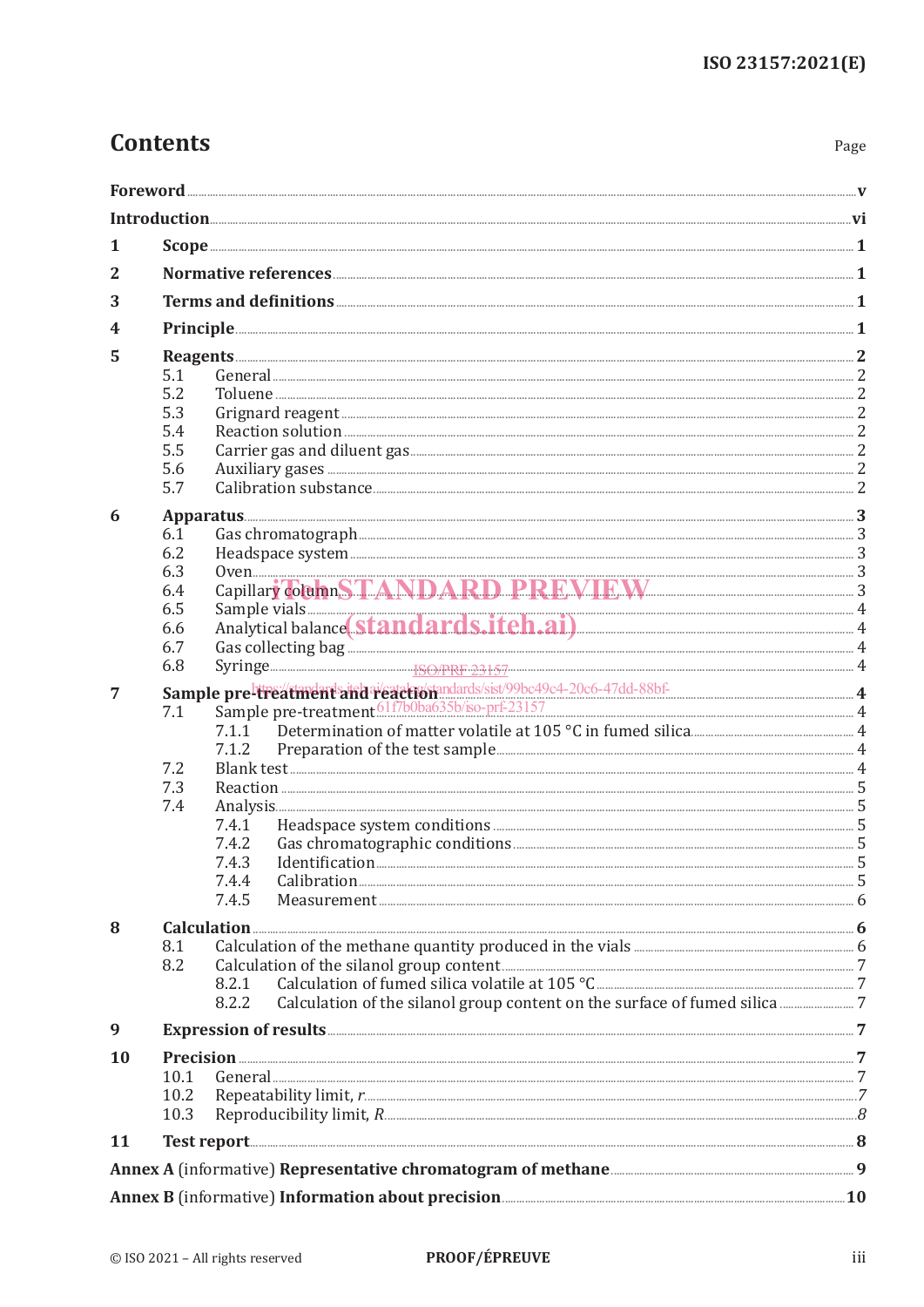**Bibliography**.............................................................................................................................................................................................................................**11**

# iTeh STANDARD PREVIEW (standards.iteh.ai)

ISO/PRF 23157 https://standards.iteh.ai/catalog/standards/sist/99bc49c4-20c6-47dd-88bf-61f7b0ba635b/iso-prf-23157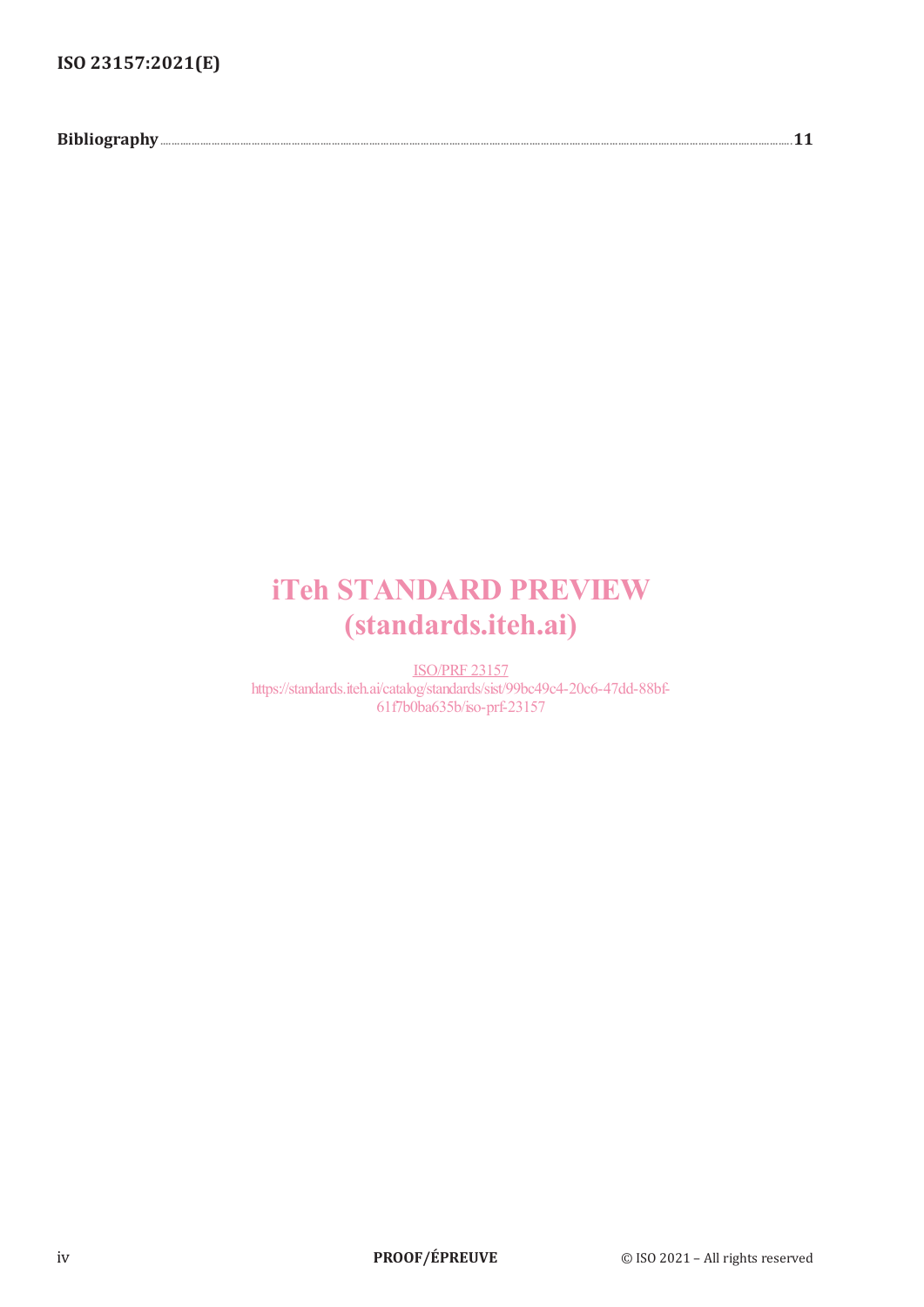## **Foreword**

ISO (the International Organization for Standardization) is a worldwide federation of national standards bodies (ISO member bodies). The work of preparing International Standards is normally carried out through ISO technical committees. Each member body interested in a subject for which a technical committee has been established has the right to be represented on that committee. International organizations, governmental and non-governmental, in liaison with ISO, also take part in the work. ISO collaborates closely with the International Electrotechnical Commission (IEC) on all matters of electrotechnical standardization.

The procedures used to develop this document and those intended for its further maintenance are described in the ISO/IEC Directives, Part 1. In particular, the different approval criteria needed for the different types of ISO documents should be noted. This document was drafted in accordance with the editorial rules of the ISO/IEC Directives, Part 2 (see www.iso.org/directives).

Attention is drawn to the possibility that some of the elements of this document may be the subject of patent rights. ISO shall not be held responsible for identifying any or all such patent rights. Details of any patent rights identified during the development of the document will be in the Introduction and/or on the ISO list of patent declarations received (see www.iso.org/patents).

Any trade name used in this document is information given for the convenience of users and does not constitute an endorsement.

For an explanation of the voluntary nature of standards, the meaning of ISO specific terms and expressions related to conformity assessment, as well as information about ISO's adherence to the experience or<br>World Trade Organization (WTO) principles in the Technical Barriers to Trade (TBT), see www.iso.org/ World Trade Organization (WTO) principles in the Technical Barriers to Trade (TBT), see www.iso.org/ iso/foreword.html. (standards.iteh.ai)

This document was prepared by Technical Committee ISO/TC 256, *Pigments, dyestuffs and extenders*. ISO/PRF 23157

Any feedback or questions on this document should be directed to the user's national standards body. A complete listing of these bodies can be found at www.iso.org/members.html.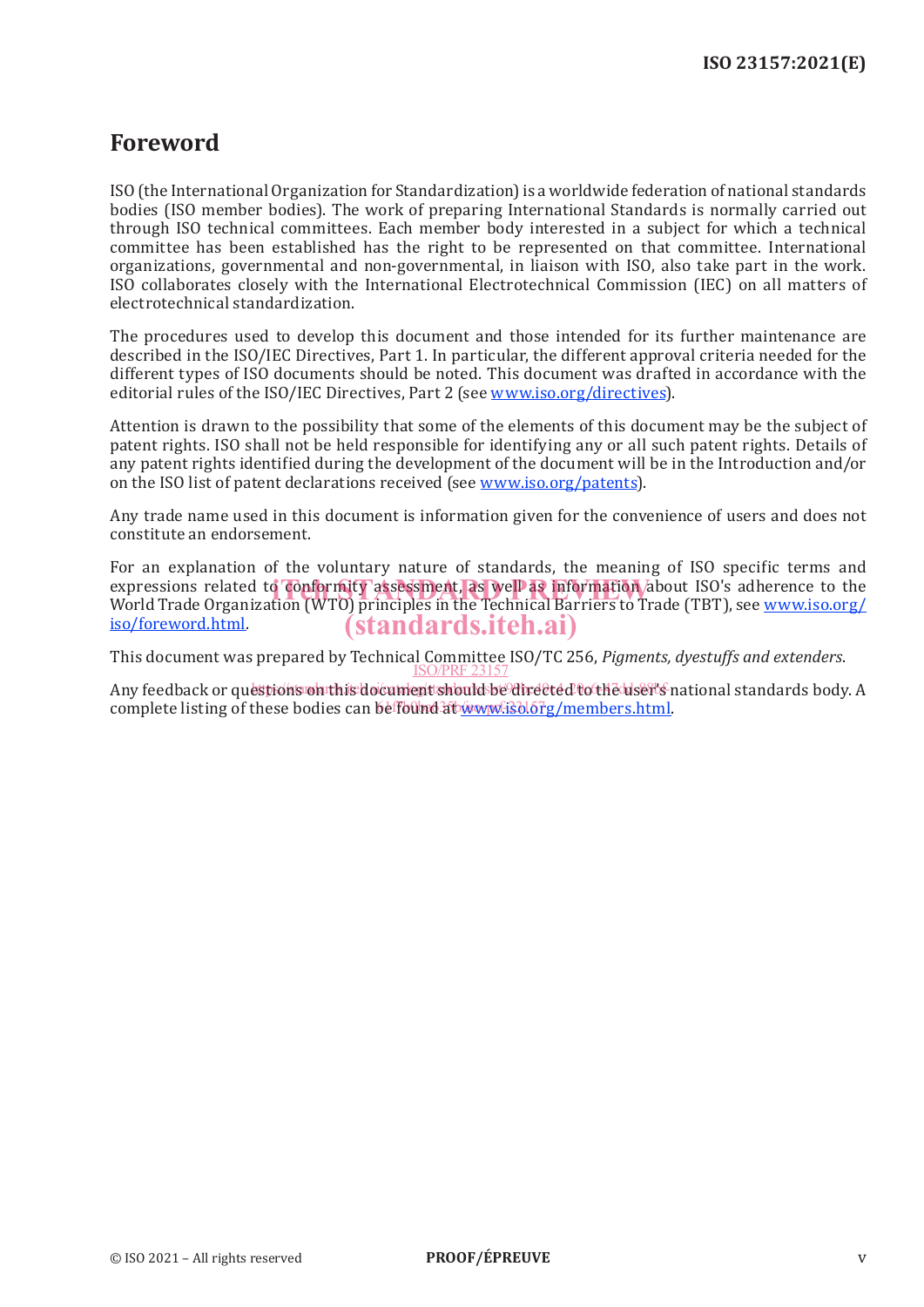## **Introduction**

Fumed silica (pyrogenic silicon dioxide) has a relatively high concentration of silanol groups formed during high-temperature flame hydrolysis and the following cooling process. This specified property enables fumed silica to be widely used as a reinforcing filler, thickener, thixotropy-increasing and antisagging additive in numerous industries, for example silicone rubber, coating materials, adhesives and sealants.

The determination of the silanol group content on the surface of fumed silica is essential for both manufacturers and users to develop a high-performance, surface modified fumed silica and improve existing products. Further, it also facilitates the communication among interested parties.

In practice, methods of titration, thermogravimetry (TG), infrared spectroscopy (IR) and reaction gas chromatography can be a choice for the determination of the silanol group content on the surface of fumed silica. Among these methods, the method of reaction gas chromatography is preferred by users due to the advantage of higher sensitivity and better reproducibility.

This document provides a detailed procedure for how to conduct the testing of the silanol group content on the surface of fumed silica by means of the reaction gas chromatographic method.

# iTeh STANDARD PREVIEW (standards.iteh.ai)

ISO/PRF 23157 https://standards.iteh.ai/catalog/standards/sist/99bc49c4-20c6-47dd-88bf-61f7b0ba635b/iso-prf-23157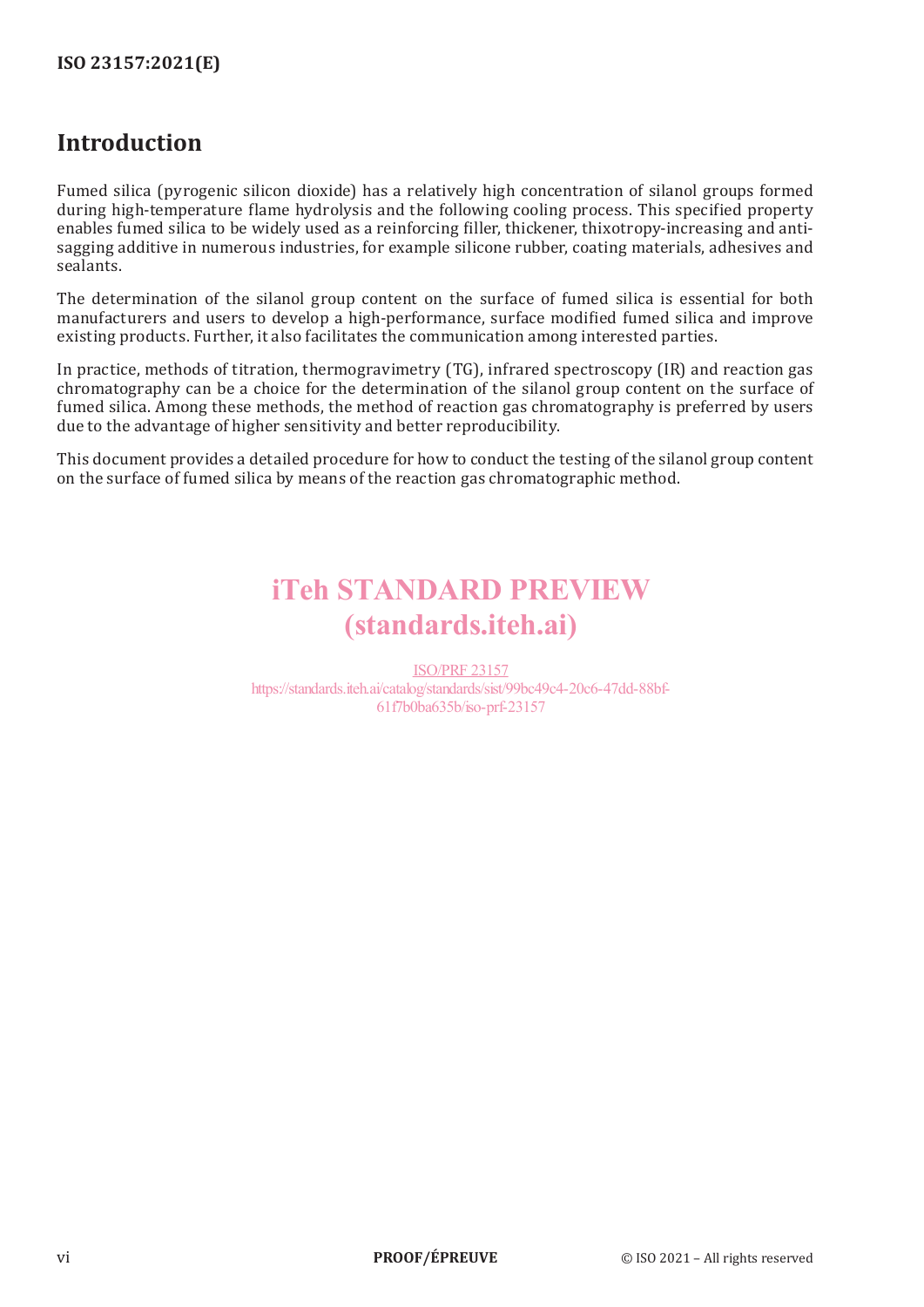## **Determination of the silanol group content on the surface of fumed silica — Reaction gas chromatographic method**

**SAFETY STATEMENT — Persons using this document should be familiar with usual laboratory practice. This document does not purport to address all of the safety problems, if any, associated with its use. It is the responsibility of the user to establish appropriate safety and health practices and to determine applicability of any national regulatory conditions.**

**IMPORTANT — It is absolutely essential that tests conducted in accordance to this document be carried out by suitably qualified staff.**

#### **1 Scope**

This document specifies a method for the determination of the silanol group content on the surface of fumed silica by reaction gas chromatographic method.

#### **2 Normative references**

The following documents are referred to in the text in such a way that some or all of their content constitutes requirements of this document. For dated references, only/the edition cited applies. For<br>undated references, the latest edition of the referenced document (including any amendments) applies. undated references, the latest edition of the referenced document (including any amendments) applies.

ISO 18451-1, *Pigments, dyestuffs and extenders — Terminology — Part 1: General terms* (standards.iteh.ai)

ISO/PRF 23157

**3** Terms and definitions.iteh.ai/catalog/standards/sist/99bc49c4-20c6-47dd-88bf-

61f7b0ba635b/iso-prf-23157

For the purposes of this document, the terms and definitions given in ISO 18451-1 and the following apply.

ISO and IEC maintain terminological databases for use in standardization at the following addresses:

- ISO Online browsing platform: available at https://www.iso.org/obp
- IEC Electropedia: available at https://www.electropedia.org/

#### **3.1**

```
fumed silica
```
amorphous silica produced from silicon halides by high-temperature flame hydrolysis

[SOURCE: ISO 18473‑3:2018, 3.1]

#### **3.2**

**silanol group**

hydroxyl group on the surface of fumed silica

#### **4 Principle**

A suitable amount of the dried fumed silica sample reacts with the Grignard reagent dispersed in toluene in an airtight reaction bottle to produce methane, which is injected into a gas chromatograph for separation, and further detected by a flame ionization detector (FID). The amount of methane produced is directly proportional to the silanol group content on the surface of fumed silica and is quantified from the peak areas using the external standard method. Then, the silanol group content in the sample is calculated according to the following reaction.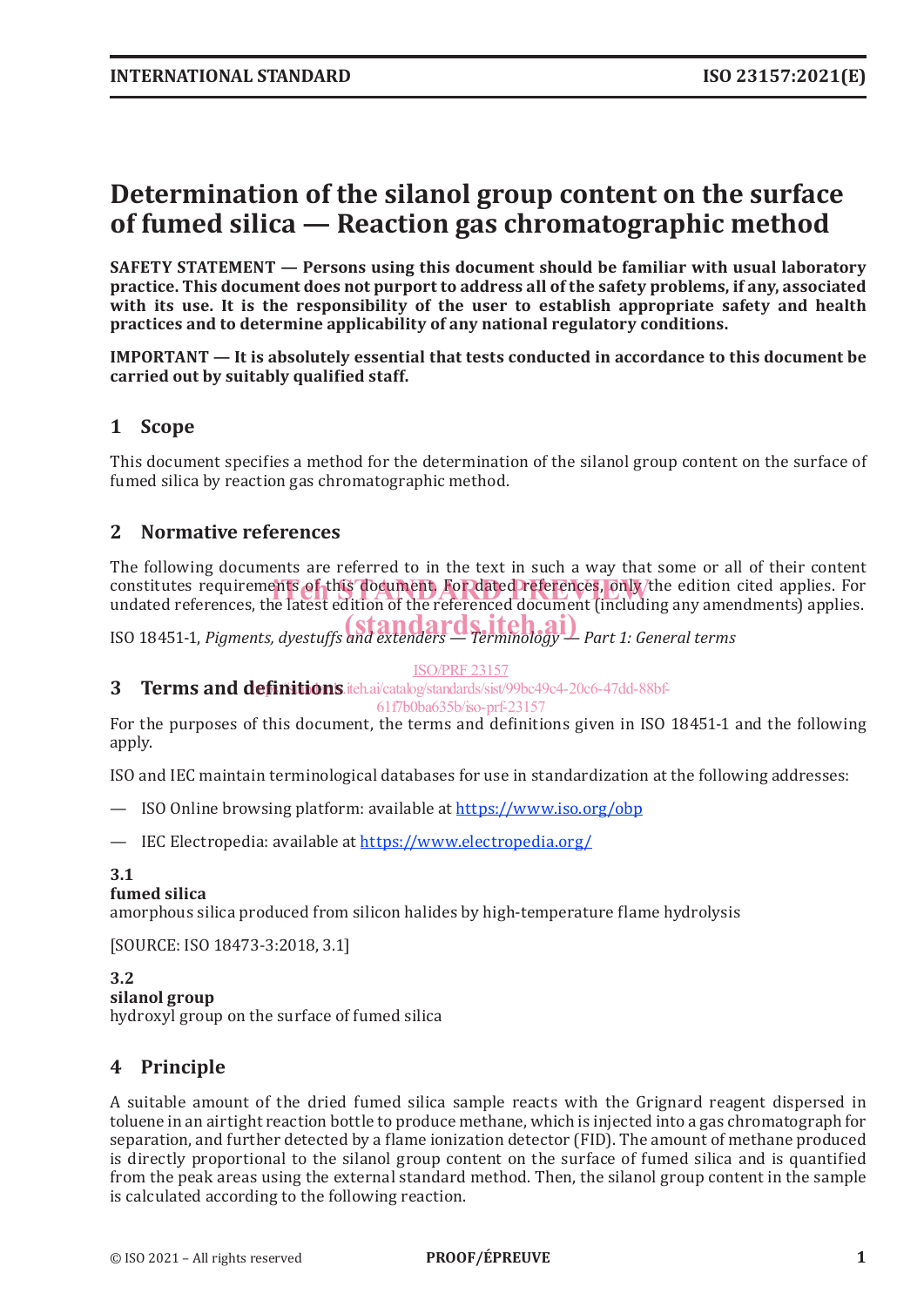#### **5 Reagents**

#### **5.1 General**

During the analysis, use only reagents of recognized analytical grade. Other grades may also be used, provided it is first ascertained that the reagent is of sufficiently high purity to permit its use without lessening the accuracy of the determination.

Information about the major reagents is given in Table 1.

| Reagent                                         | $CAS$ No. <sup>a</sup> |  |  |
|-------------------------------------------------|------------------------|--|--|
| Toluene                                         | $108 - 88 - 3$         |  |  |
| Methyl magnesium iodideb                        | $917 - 64 - 6$         |  |  |
| Methane                                         | $74 - 82 - 8$          |  |  |
| Diethyl ether                                   | $60 - 29 - 7$          |  |  |
| a<br>Chemical Abstracts System Registry Number. |                        |  |  |

#### **Table 1 — Information about major reagents**

Dissolved in diethyl ether.

## iTeh STANDARD PREVIEW

#### **5.2 Toluene**

Toluene (AR, purity  $\geq$  99,9 %, see Table 1) is used as a dispersion agent to promote the contact and reaction between the fumed silica sample and the Grignard reagent. Trace water is removed with calcium hydroxide before use. (standards.iteh.ai) ISO/PRF 23157

https://standards.iteh.ai/catalog/standards/sist/99bc49c4-20c6-47dd-88bf-61f7b0ba635b/iso-prf-23157

#### **5.3 Grignard reagent**

The Grignard reagent is a solution of 3,0 mol/l methyl magnesium iodide (see Table 1), which reacts with hydroxyl to produce methane.

#### **5.4 Reaction solution**

Dilute the Grignard reagent (5.3) 10 times with toluene (5.2) (volume ratio) as a reaction solution. The reaction solution shall be used immediately after dilution. A volumetric flask or another clean glass container may be used for dilution. Ensure that the samples to be tested and the calibration substances react with the identical reaction solution. Carry out the injection with the syringe immediately.

#### **5.5 Carrier gas and diluent gas**

Use nitrogen of 99,999 % or higher purity. High-purity helium may also be used.

#### **5.6 Auxiliary gases**

Use hydrogen of high purity and air for the flame ionization detector.

Suitable filters shall be installed in the gas chromatograph connection pipes to adsorb residual impurities.

#### **5.7 Calibration substance**

Use methane (see Table 1, purity  $\geq$  99,9 %) for the calibration. For a representative chromatogram of methane, see Annex A.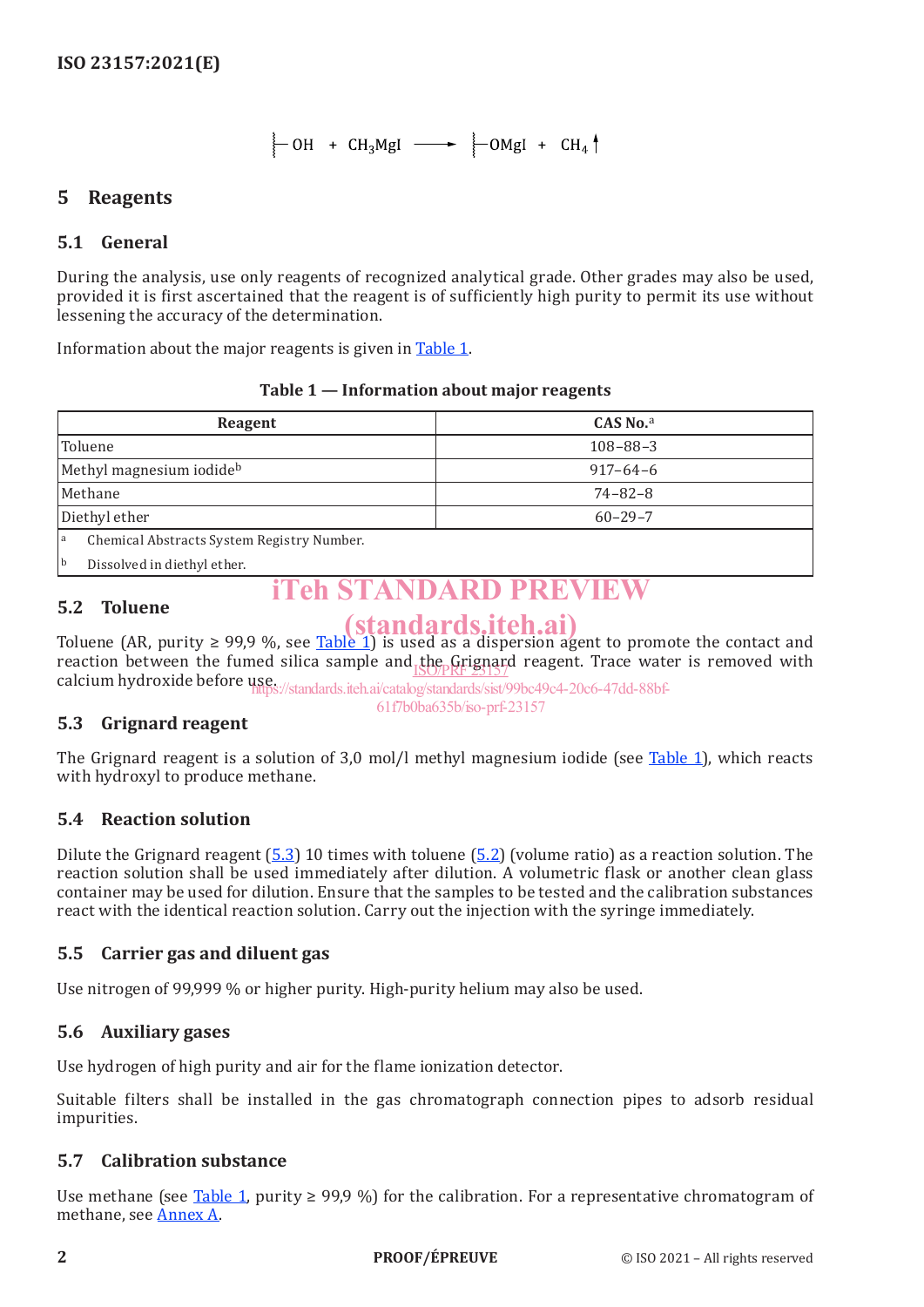With a 1 000 ml gas collecting bag (6.7), syringe (6.8) and diluent gas, dilute methane into at least five different concentrations. Then, inject 10 ml diluted methane gas into a sealed vial that contains 2,0 ml toluene to obtain five calibration substances with different methane masses (see Table 2).

| <b>Calibration substance</b> | <b>Methane</b> | Diluent gas | Mass of methane in the vial |
|------------------------------|----------------|-------------|-----------------------------|
|                              | ml             | ml          | mg                          |
|                              | 10             | 490         | 0,1435                      |
|                              | 25             | 475         | 0,3582                      |
|                              | 50             | 450         | 0,716 5                     |
|                              | 150            | 350         | 2,150                       |
|                              | 250            | 250         | 3,583                       |
|                              | 500            |             | 7,168                       |

NOTE The methane density at 25 °C and 1,013 25  $\times$  10<sup>5</sup> Pa is 0,716 8 g/l.

#### **6 Apparatus**

#### **6.1 Gas chromatograph**

The apparatus shall be set up and used in accordance with the manufacturer's instructions. All of the The apparatus shall be set up and used in accordance with the manufacturer's instructions. All of the<br>instrumental parts that get in contact with the sample or reagents shall be made of material that is inert to the sample or reagents, and shall not affect the sample or reagents chemically.

The apparatus shall be equipped with a flame ionization detector (FID), recorder, electronic integrator and data handling system. ISO/PRF 23157

https://standards.iteh.ai/catalog/standards/sist/99bc49c4-20c6-47dd-88bf-61f7b0ba635b/iso-prf-23157

#### **6.2 Headspace system**

A totally automated equilibrium headspace analyser available from commercial sources is used which shall meet the following specifications:

The system shall be capable of keeping the vials at a constant temperature (40 °C  $\pm$  1 °C).

The system shall be capable of transferring accurately a representative portion of the headspace gas into a gas chromatograph fitted with capillary columns.

#### **6.3 Oven**

The oven shall be capable of being heated between 40 °C and 300 °C isothermally and under programmed temperature control. The temperature fluctuations of the oven shall be within 1 °C. The final temperature of the temperature programme shall not exceed the maximum operating temperature of the column.

#### **6.4 Capillary column**

The column shall be made of glass or fused silica. Porous layer, open, tubular column coated with molecular sieve with a suitable film thickness, and maximum internal diameter of 0,32 mm, has been found to give good results of peak separation. Proper stationary phase and column length is needed to meet the requirement of separation. Other type columns that satisfy the test requirement may also be used.

Examples are given in 7.4.2.